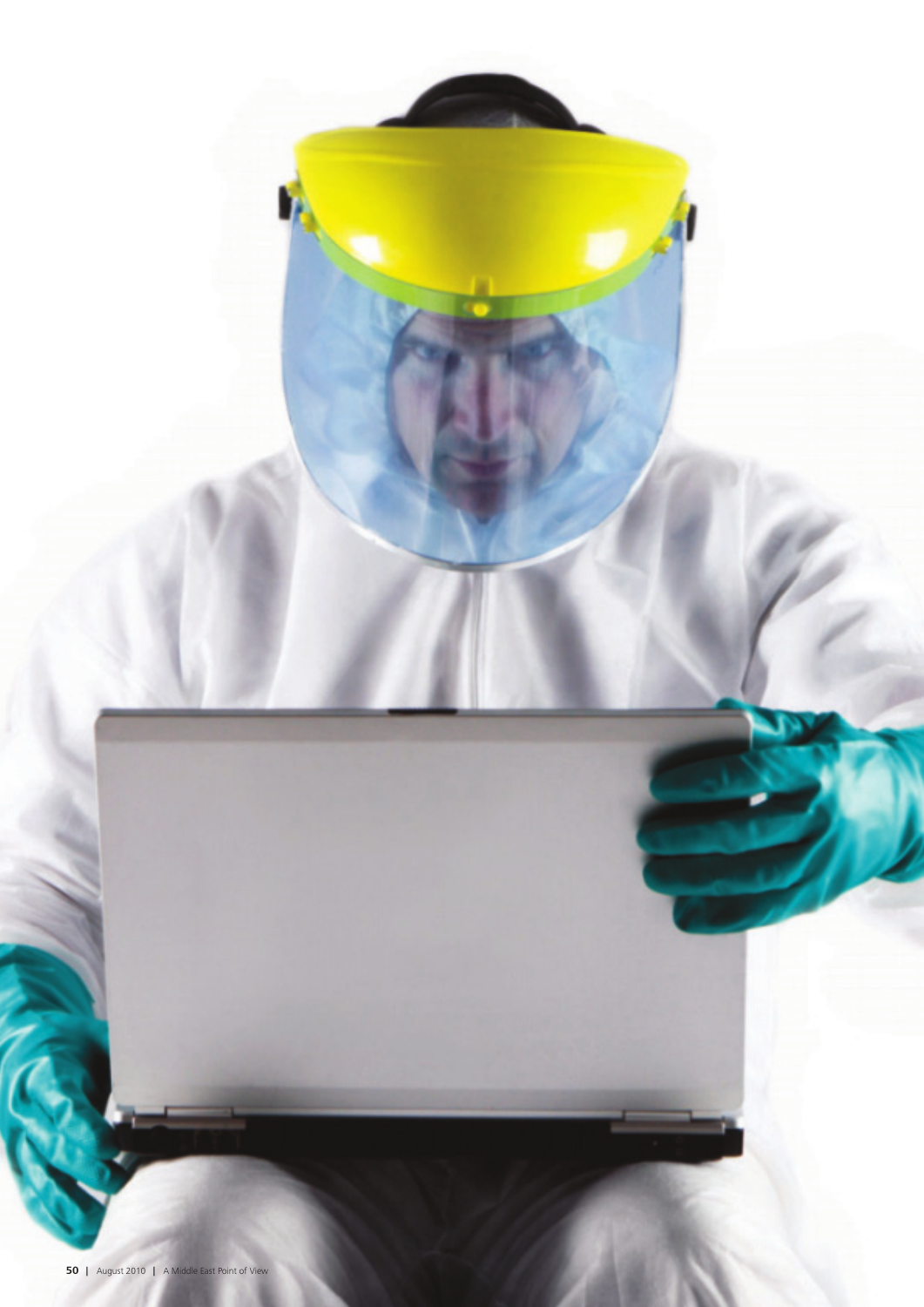# Protecting what matters

The world contains a vast amount of digital information which is diverse, complex and most importantly, continuing to grow at an exponential rate. Although this new information superhighway allows us to make gains in all sectors, it also creates a host of problems, not least of which is data protection.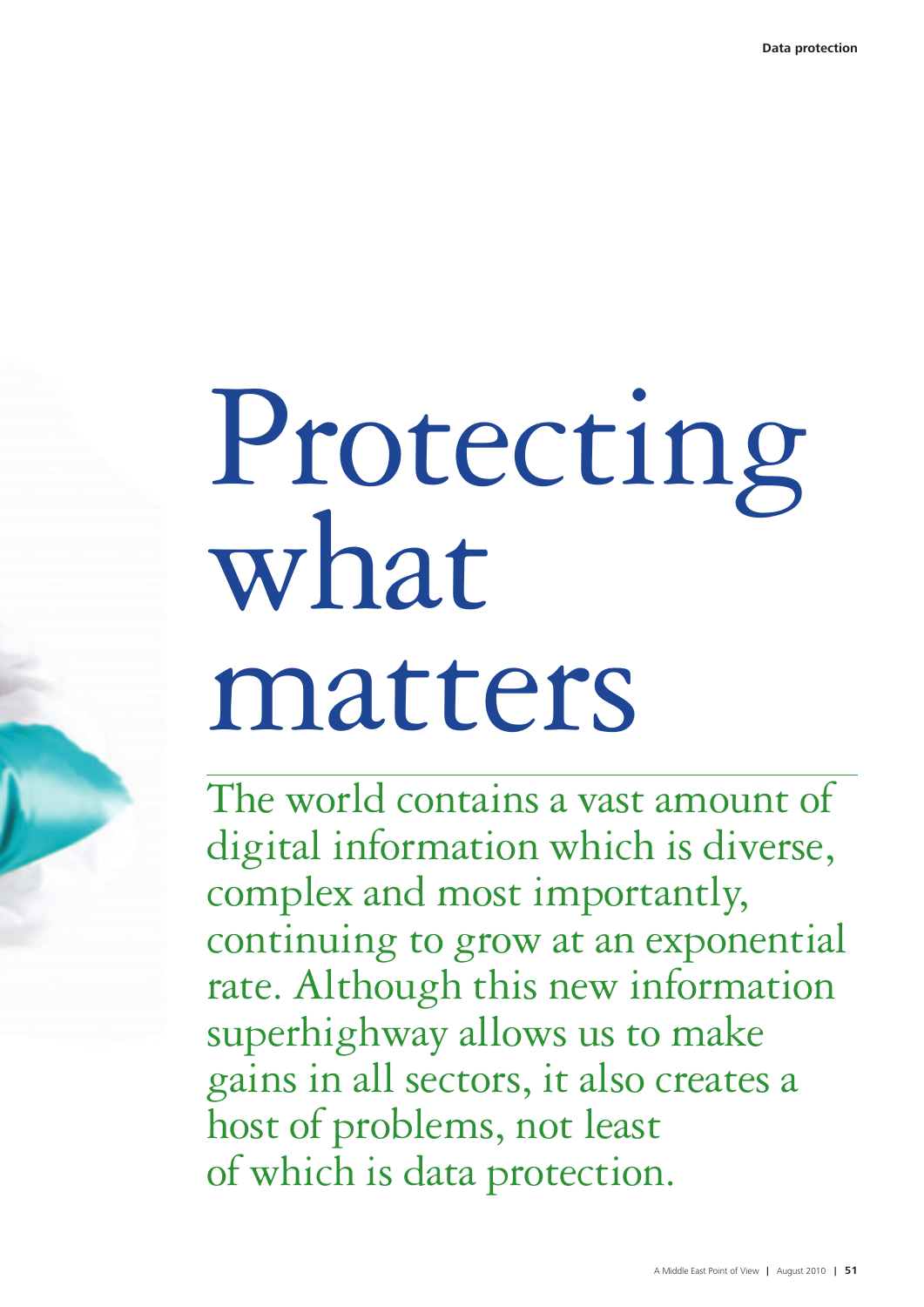According to market research company IDC, last year, despite the global recession, the Digital Universe set a record. It grew by 62% to nearly 800,000 petabytes<sup>(i)</sup>.

This vast amount of data at our fingertips has made it possible for us to perform some of our greatest achievements including finding cure for diseases and exploring the boundaries of our universe to name a few. The constant correlation, integration and convergence of data continually represent opportunities to generate value and insight in the world of economics, science and society.





But all this data is also creating a host of new problems. Despite the abundance of devices and appliances to collect, store, use, and share all this information, current volumes of data already exceed the available storage space and organizations are having to strike a balancing act when it comes to ensuring data security.

Sharing information is a strategic need for organizations seeking innovation and collaboration. At the same time, protecting one's organization's intellectual property is vital to its longevity.

According to the Open Security Foundation, 555 publicly reported data breaches involving personally identifying information in 2009 affected over 220,619,182 records<sup>(ii)</sup>. Although lower in terms of number of incidences from 2008, this number continues to represent an average increase year on year.

**Incidents by Sector (549 Publicy Reported data breaches in 2009)**



Economic and competitive pressures have changed the business landscape. Information must be used effectively and efficiently for an organization to be successful. Outsourcing, off-shoring, partnerships and mobile employees and customers have blurred organizational  boundaries and complicated information management. Sharing information is a strategic need for organizations seeking innovation and collaboration. At the same time, protecting one's organization's intellectual property is vital to its longevity.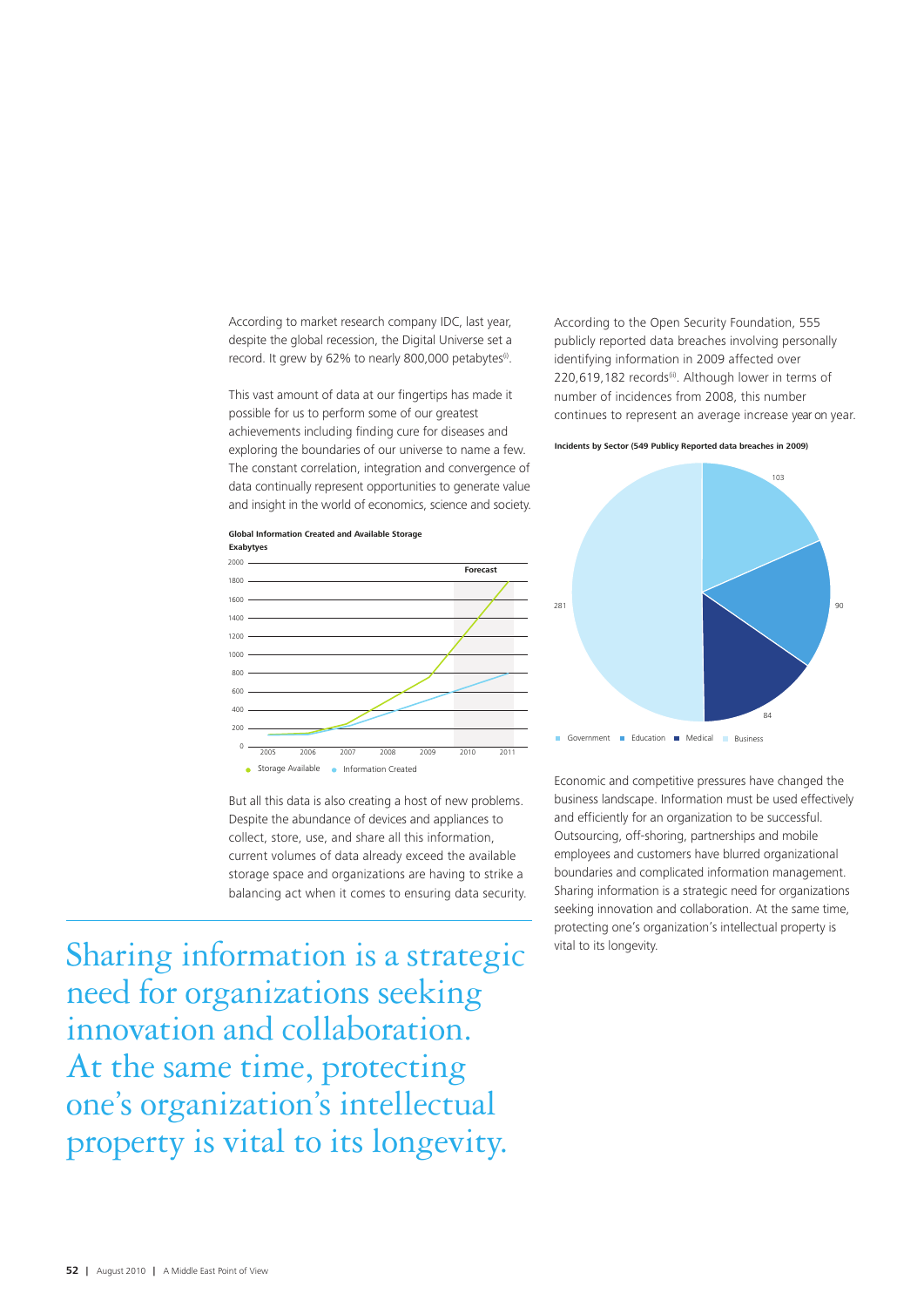

### **Number of Incidents Over Time**

### **How to respond**

A clear and well-defined approach supported by tools and experience, are the keys to success. Understanding the current operating environment, implementing the necessary controls and acquiring the right capabilities to protect a company's information assets are performed through a five-step process:

# **I. Know your data**

Primary to protecting your information assets is to understand what information you have, where it is, its business value and who has access to it. It is also important to know how information flows in and out of your organization to your business partners, government agencies, employees, customers and ultimately, competitors. Many organizations are unaware of the information they possess and its critical importance to their ongoing business activities. As such, identifying sources and copies of information inside and outside of the organization's boundaries is critical. These sources can be structured or unstructured data in various forms, including endpoint devices, servers, archives, backups and prints.

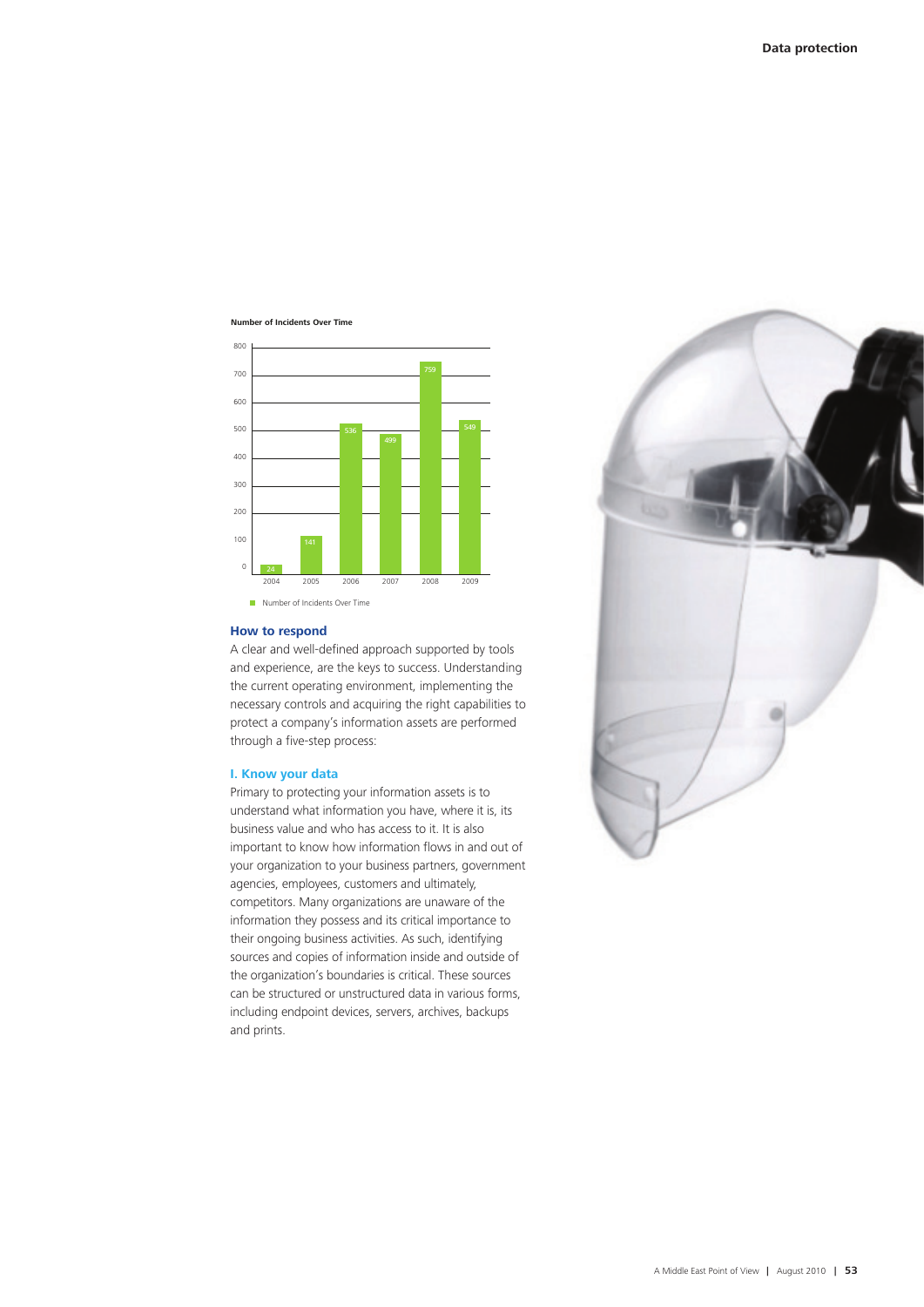Top management, business management, auditors, compliance officers and IT managers should work together to make sure data protection programs lead to cost-effective and well-controlled IT delivery.

> Using business processes, software applications, customer segment information, auto-discovery tools, interviews and workshops, it is possible to obtain an inventory of the organization's information assets.

Data classification is the process of classifying information based on its operational value and regulatory value. This exercise can produce instant and powerful results that provide a demonstrable improvement in the way that client data is protected.

## **II. Know your data lifecycle**

Once data is discovered it is important to understand its lifecycle from origination to processing, maintenance and disposal. Gaining a good understanding of the lifecycle of the data and its related controls at each stage clarifies many of the threats and vulnerabilities associated with its dissemination.

## **III. Know your channels**

Data is seldom stagnant. It continuously flows throughout the organization and beyond. Identifying the channels used by the organization to collect, process and distribute information is a necessary step in understanding the threats, vulnerabilities and risks. The first three steps provide a clear understanding of the current state of data protection in the organization.

### **IV. Implement & monitor controls**

Armed with knowledge of the existing vulnerabilities, threats and risks, it is time to implement the necessary controls. These controls fall into three main categories of preventive, detective and corrective controls that may protect:

- **Endpoints** such as desktops, laptops, mobile devices, software applications, fax machines, printers and other systems.
- **Channels** such as Internet, network, phone and e-mail.
- **Data lifecycle** such as creation/caption, organization, processing, storage and disposal.

Constant monitoring and measurement of controls is necessary for continuous improvement. As a result, an adaptive approach to evolve with the changing threats and risks is needed.